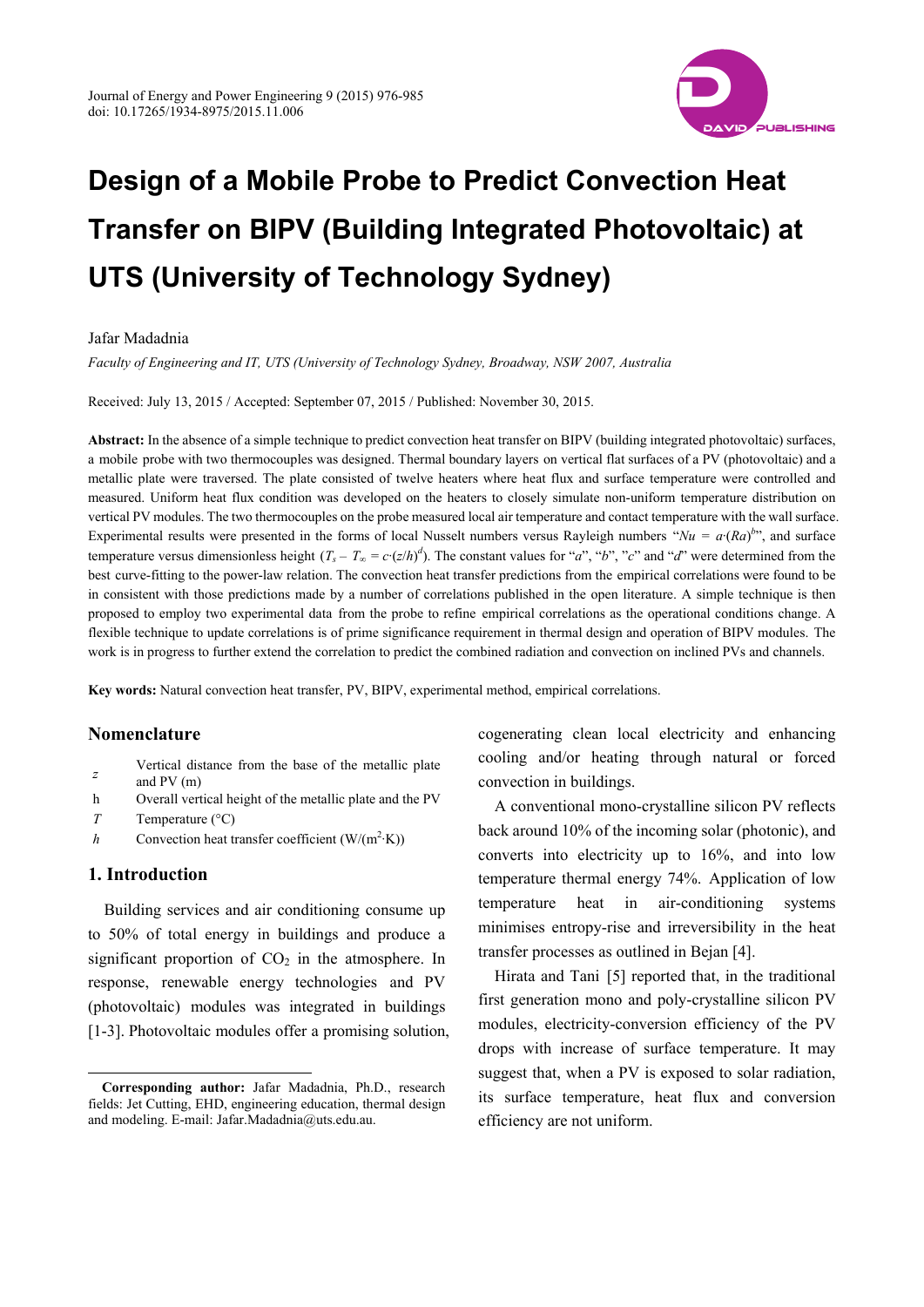#### **Design of a mobile probe to predict convection heat transfer on BIPV (building integrated photovoltaic)**  977 **at UTS (University of Technology Sydney)**

Prediction of convection heat transfer from a PV is an important requirement in design and operation of BIPV (building integrated photovoltaic). This is especially urgent at the University of Technology Sydney, where PV modules are being integrated on the facade of new buildings. This paper serves to introduce a simple technique for engineers and researcher to estimate convection heat transfer from the PV system on their buildings.

The natural convection heat transfer and passive cooling have been researched experimentally, numerically and analytically during past few decades. The natural convection from a flat surface with UHF (uniform heat flux) or temperature distribution is investigated considerably and refined over the years. A number of empirical correlations are proposed for in air, water and mercury.

Saunders [6] was the first to study experimentally and theoretically natural convection in laminar and turbulent flows on an isothermal vertical plate in water and mercury. He expressed his results in a power-law form. McAdams [7] studied natural convection heat transfer for a vertical laminar flow in an isothermal surface. He covered Rayleigh number (*Ra*) for laminar flow in the range of  $10^4 < Ra < 10^9$  and developed a correlation in the power law form for air,  $Nu =$  $0.59Ra^{0.25}$ .

Sparrow and Gregg [8] studied natural convection on a vertical surface with UHF and derived an exact solution for Prandtl numbers in the range of 0.1 to 100 and presented an expression for Nusselt number as a function of Prandtl number and Rayleigh number. Sparrow and Gregg [9] also studied natural convection in the laminar boundary layer over a vertical flat plate with two families of surface temperature variations, namely the power law and exponential. The power law distribution of  $T_s - T_\infty = N \cdot Z^n$ . The exponential distribution of  $T_s - T_\infty = M \cdot e^{mz}$ . They developed a correlation with 0.25 as the exponent for *Gr* or *Pr*. Their correlation in laminar convection air flows on non-isothermal surfaces can be fitted into a second

order parabola form for air.  $Nu/(Gr/4)^{0.25} = -0.09n^2 +$  $0.43n + 0.4$  for air  $Pr = 0.7$ ,  $R^2 = 0.965$ . Their correlation is in power-law format  $Nu = a (Ra)^{0.25}$ , with  $a = 0.462$  and 0.53 for an isothermal surface and an UHF surface, respectively with  $Ra < 10^9$ . Sparrow and Gregg [9] also studied effects of fluid-property in laminar free convection on an isothermal vertical flat plate. For a number of specific cases, they solved conservation equations for the boundary layers with variable-property situations. They used "reference temperatures" to extend the results derived for constant-property fluids to variable-property situations. For gases, the constant-property heat transfer results are generalized to the variable property situation by replacing  $\beta$  (expansion coefficient) by  $1/T_\infty$  and evaluating the other properties at the reference temperature of  $T_r = T_w - 0.38(T_w - T_\infty)$ . They observed that, the film temperature can adequately serve as reference temperature for most engineering applications.

Vliet and Liu [10] experimentally studied natural convection in water on an UHF vertical surface and developed the local and the average correlations for laminar flow in the form of For local values:  $Nu =$  $0.6(Ra)^{0.2}$  for  $10^5 < Ra < 10^{13}$ .

Natural convection in laminar flows over vertical plates or channels has been reviewed by Rohsenow, et al. [11] and Olsson [12]. Ménézo et al. [13] have recently developed a correlation for prediction of heat transfer on an electrically heated vertical flat surface in the form of the local Nusselt and Rayleigh numbers:  $Nu_z = 0.16(Ra)^{0.256}$ . The heater consisted of a thin metal foil (8  $\mu$ m thick) of CuNi44 alloy.

Their results showed that, surface temperature increases up to 0.6 m and then remains almost constant for the rest of the 1.6 m height of the heater, with a small temperature-drop at the trailing edge. This may suggest that, correlations developed for isothermal surfaces can be used in iso-flux surfaces in certain conditions.

Shateyi [14] has recently studied radiation effects on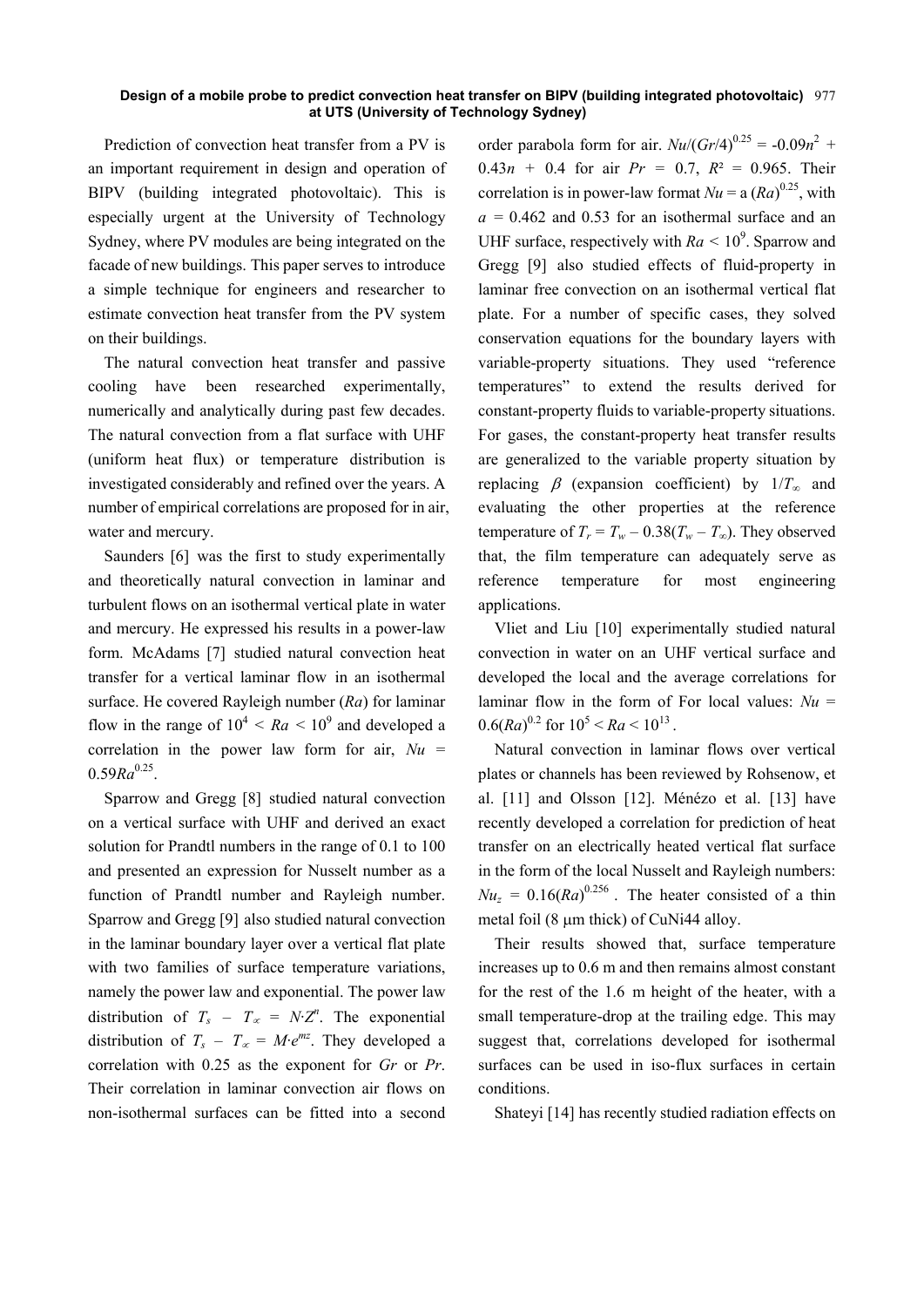## **Design of a mobile probe to predict convection heat transfer on BIPV (building integrated photovoltaic)**  978 **at UTS (University of Technology Sydney)**

natural convection over an isothermal, vertical, flat plate and concluded that the natural convection flow is appreciably influenced by thermal radiation [14]. He observed that, increasing the thermal radiation produced significant increases in the fluid temperature which consequently induced more fluid in the boundary layer through buoyancy effect, causing the velocity in the fluid there to increase.

The hydrodynamic boundary layer and thermal boundary layer thicknesses were observed to increase as a result of increasing radiation.

Shateyi [14] research may suggest that, convection heat transfer coefficient is higher in the boundary layer flows exposed to thermal radiation and consequently a new correlation need to be developed for a surface where convection and radiation heat transfer are coupled.

Mamun, et al. [15] investigated effects of heat generation on natural convection flow along and conduction inside a vertical flat plate. The interaction between the conduction inside and the buoyancy forced flow of fluid along a solid surface is termed as CHT (conjugate heat transfer) process. They argued that, the convection in the surrounding fluid significantly influences the conduction inside a wall. Accordingly, the conduction in the solid body and the convection in the fluid should be considered simultaneously when a correlation is developed.

Natural convection is widely used in the thermal control of many systems because of its cheapness, easy maintenance and reliability. The characteristics of natural convection in open enclosures similar to actual building façades have been studied. For this reason, several configurations with different boundary conditions are investigated [16-28].

Madadnia and Park [1] tested a PV in the UTS-laboratory and observed non-uniform distributions both for surface temperature and electricity-conversion efficiency.

The fore-mentioned empirical correlations experience discrepancies of up to 50% in the prediction of convection heat transfer coefficient as reviewed by Rohsenow, et al. [11] and Olsson [12]. The reviews showed that, the large number of correlations which are developed to predict convection heat transfer on different conditions, did not include BIPV. A simple technique based on local measurements is investigated here.

# **2. Description of the Problem**

Prediction of convection heat transfer from a PV is important in design and operation of BIPV modules especially at UTS where PV modules are integrated into new buildings. Empirical correlations to predict convection heat transfer on a photovoltaic panel are very scarce, suggesting that, not much work has been done in this field. This paper serves to investigate viability of application of a mobile probe to predict surface temperature and heat transfer on photovoltaic modules.

## **3. Apparatus and Experimental Procedures**

The PV apparatus is described in details in Madadnia and Park [1]. In brief, the vertical PV panel in Fig. 1b is the first generation PV module with polycrystalline silicon materials and known as the BP solar SX  $20<sup>1</sup>$  which has thermal capacity of 903 kJ/kg·K, emissivity of 0.8, absorptivity of 0.8, maximum nominal power output of 20 W,  $W = 0.5$  m wide and  $h = 0.4$  m height with a total surface area of  $0.20 \text{ m}^2$ . The dimensions of the PV module are 690 mm height and 294 mm wide, providing a total surface area of  $0.203$  m<sup>2</sup>. Two top photos in Fig. 1a show the schematic layout (left) and a photographic view of the mobile probe (right) with two thermocouples at a fixed distance apart.

Fig. 1c shows the schematic layout of the associated experimental set up.

Fig. 2 shows a photographic view of 12 vertical stainless steel heaters with 12 embedded thermocouples with controllable heat flux and surface

1

<sup>&</sup>lt;sup>1</sup> http://www.solarpanelsaustralia.com.au/downloads/bpsolar sx20-30.pdf.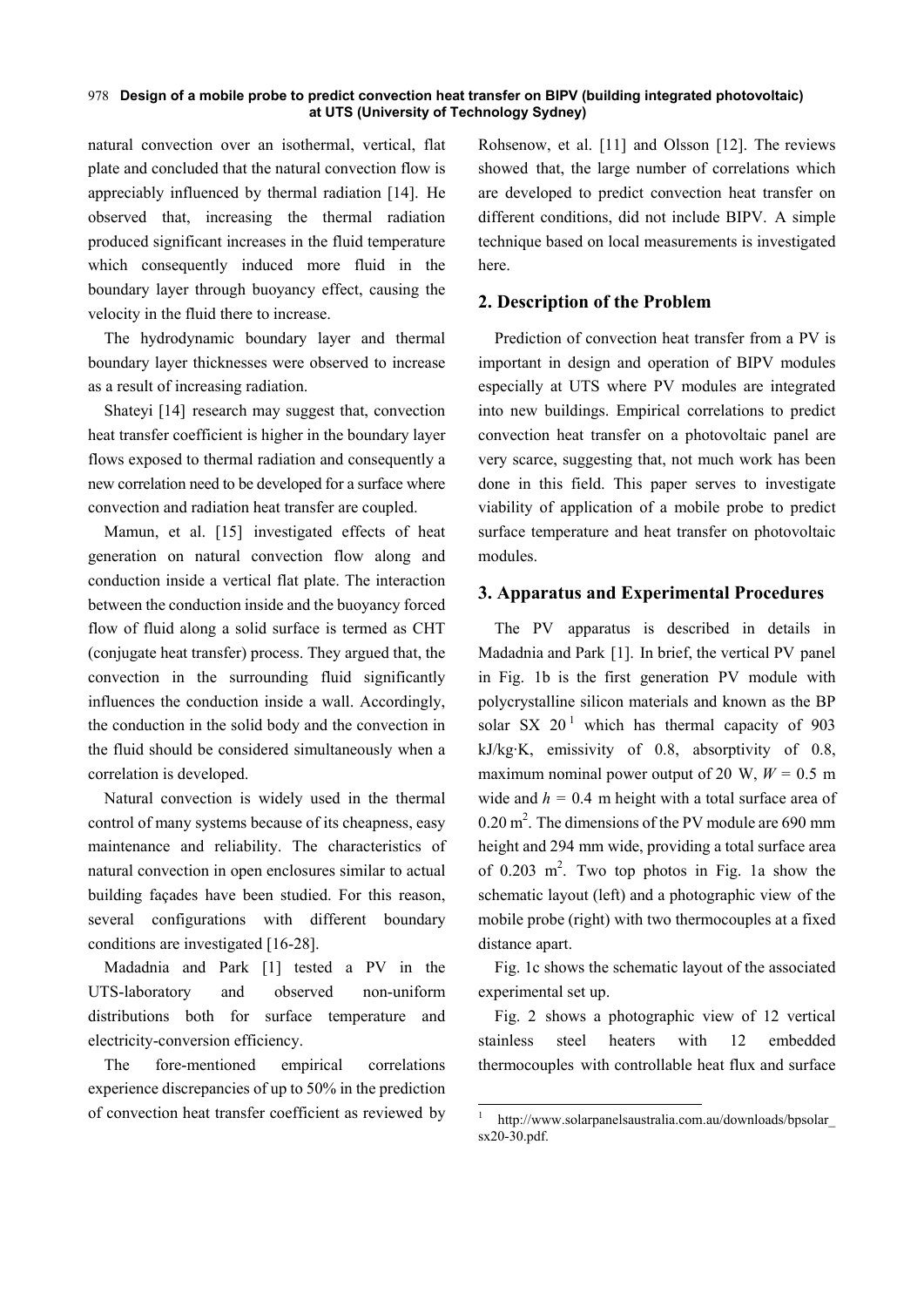#### **Design of a mobile probe to predict convection heat transfer on BIPV (building integrated photovoltaic)**  979 **at UTS (University of Technology Sydney)**

temperature for each heater.

The apparatus is described in details by Zoubir, et al. [16]. In brief, each stainless steel plate is electrically heated by a constant current resistor and used in UHF conditions in air to evaluate the mobile probe.

The heated wall is roughly 600 mm high and 200 mm wide and located at the centre. The boundary condition in the plate is UHF on the heated walls (stainless steel plates) and adiabatic condition on the lateral walls.

Temperature and electrical heat flux for each heater are controlled and measured individually, so data from 12 thermocouples, 12 heat-flux meters from the 12 heaters, cold junction (to be added to thermocouple readings) and a platinum thermometer for room temperature were sampled one every 3 s.



 $(c)$ 

**Fig. 1 The schematic layouts of (a) a moile proximity probe with two thermocouples, (b) a BIPV with a single glazed photovoltaic and (c) the ecperimental set up with a PV-panel and a data acquisition unit interfaced to computer.**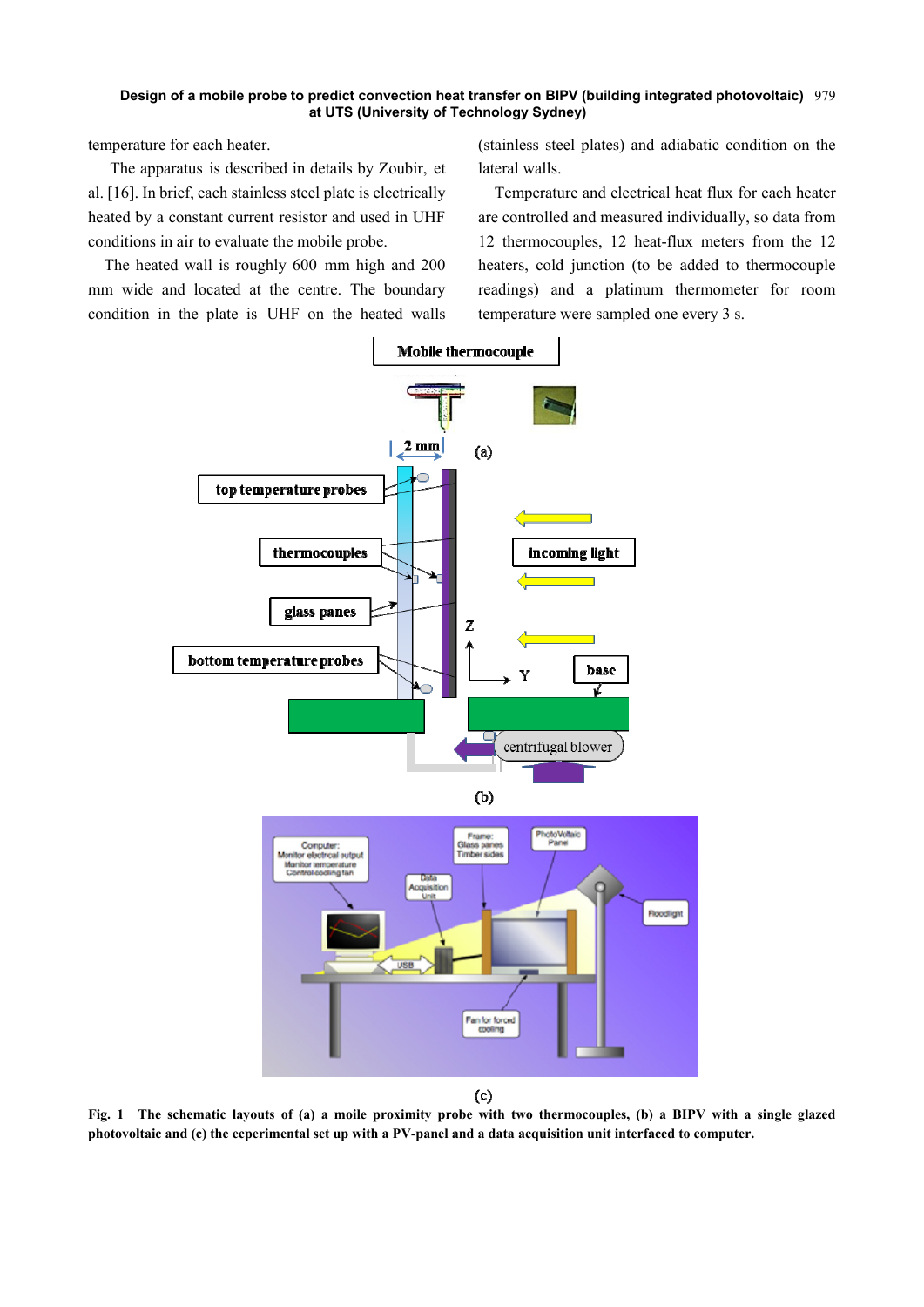**Design of a mobile probe to predict convection heat transfer on BIPV (building integrated photovoltaic)**  980 **at UTS (University of Technology Sydney)** 



**Fig. 2 A photographic view of the vertical plate with 12 electrical-heater.** 

The experimental apparatus in this project are considered as a simplified and scaled representation of a BIPV. In such cases, the vertical wall and the PV modules act as thermal sources, thus thermal boundary layer is formed by free convection, and surface temperature varies as boundary layer thickness increases.

A purpose-built mobile probe was designed as shown in Fig. 1a. It is a rectangular-shape probe with dimensions of 100 mm  $\times$  8.42 mm  $\times$  72 mm. There is a cylindrical convection hole of 3 mm in diameter tangent to the tip-surface of the probe. Two k-type thermocouples are positioned on the tip and in the hole, 2 mm apart, and connected to a LabView data-acquisition board via a long wire of 1 mm in diameter (model 818-0.015). Distance between thermocouples on the mobile probe remains fixed at 2 mm.

The probe inside the convection hole in the probe measures local air temperature (*Tair*) and the second thermocouple measures contact temperature  $(T_1)$  when probe is in contact with a wall. Steady state reading is selected from the thermocouple readings. The accuracy obtained after calibration and automatic correction of the cold junction is  $\pm 0.5$  °C.

A series of experiments is carried out by traversing the probe in the thermal boundary layers formed over both the heater and the photovoltaic. The experiments on the heater was carried at a UHF of 25  $W/m<sup>2</sup>$  and a room temperature of  $T_\infty$  = 20 °C.

The thermocouple on the tip of the probe was in complete contact with the wall surface during the span-wise traverse. Temperature and heat flux in each electric heater are measured using an embedded thermocouple and heat flux meter in the heater. Those primary measured quantities were used to quantify the local surface temperatures, convective heat transfer coefficients and dimensional-less parameters the local Nusselt number *Nu* and Rayleigh number *Ra*.

The uncertainty analysis, conducted according to the procedures described by Moffat [27], resulted in less than 0.5 °C for the thermocouples readings in the calibration range of 15-65 °C as compared with the pyrometer reading.

Fig. 3 shows the photographic view of an oscilloscope screen displaying the two thermocouples readings on the probe. Local air temperature and local contact temperature are shown in white and red respectively. Both thermocouples read the same ambient temperature  $(T<sub>∞</sub>)$  before the contact is made with the wall surface (region "I"). A sharp increase in temperatures is noticed when the probe is inserted inside the thermal boundary layer and a contact is made with the hot surface (region "II"). Region "III" associated with cooling of thermocouples when probe is detached from the wall and moves out of the thermal boundary layer.



**Fig. 3 Shows transient readings of thermocouples in the probe.** Local air temperature  $(T_{air})$  is show in white and local contact temperature  $(T_1)$  is shown red.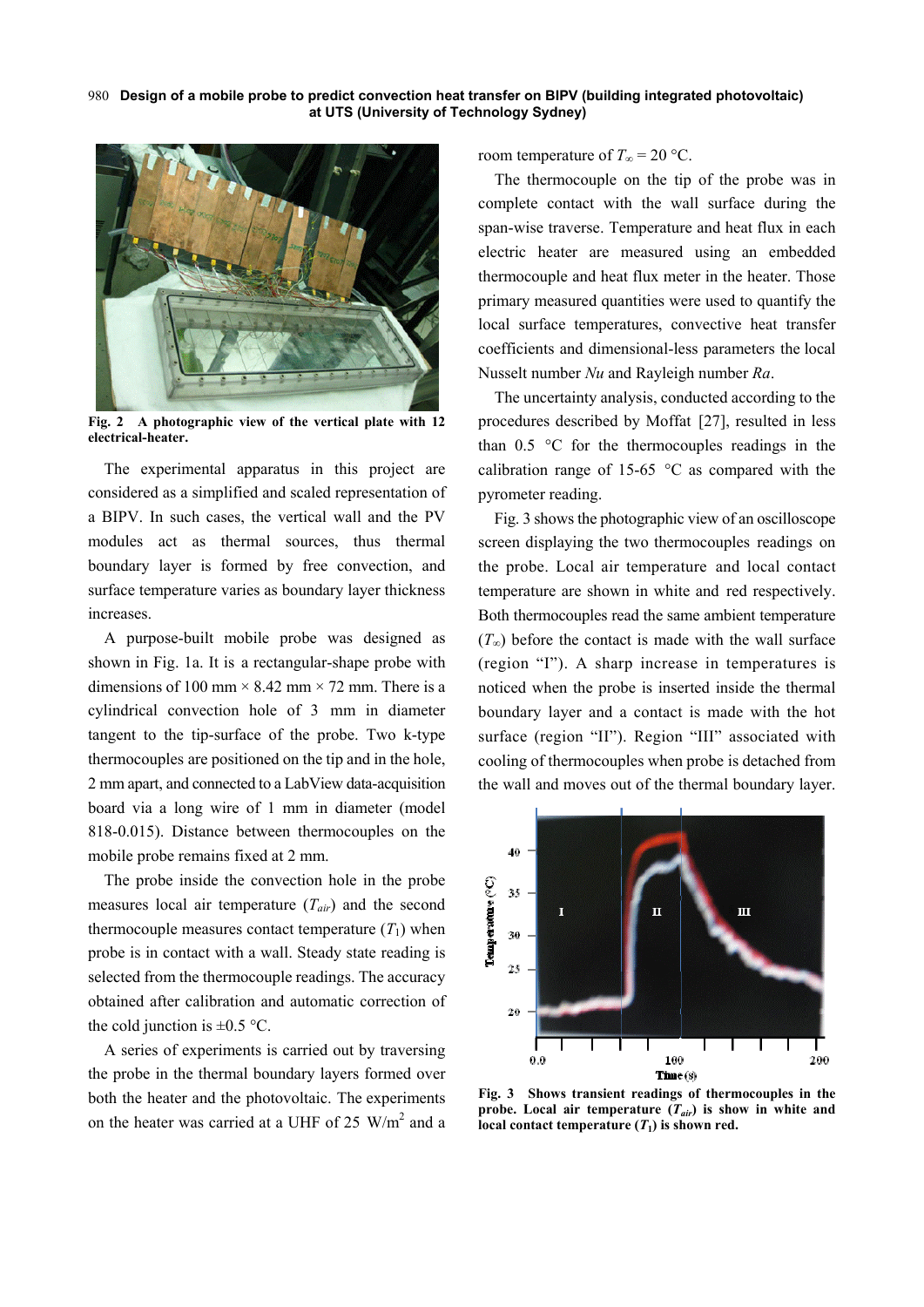#### **Design of a mobile probe to predict convection heat transfer on BIPV (building integrated photovoltaic)**  981 **at UTS (University of Technology Sydney)**

The steady state condition is assumed when a change of less than 0.1 °C in thermocouple readings is noticed. Each complete cycle of reading starts and ends with steady state conditions. The steady state period is defined with a negligibly small rate of temperature change and transient conditions are the periods in which the probe experienced warming-up or cooling down.

## **4. Experimental Procedures and Results**

Thermal boundary layers was traversed stream-wise by the probe at three span-wise directions  $(x/h = 0.0)$ , 0.5, 1.0). The average values were used for further data-processing. The uniform heat flux of  $UHF = 20$ W/m<sup>2</sup>, and the ambient temperature of  $T_{\infty}$  = 20 °C were maintained during the experiments. Contact temperature  $(T_1)$  on the heater or PV and the local air temperature  $(T_{air})$  were measured with the probe, while UHF and heater temperature were controlled and measured by the flux meter and the embedded thermocouples for each heater.

The sampling rate of one signal per 3 s per channel was used for the data acquisition system. Each traverse was repeated at three span-wise locations to confirm repeatability and two-dimensionality at steady state conditions and the average values were used.

Standard relations are used to determine the local convection heat transfer coefficient, the local Nusselt number and the Rayleigh number.

Fig. 4 shows stream-wise temperature distributions for surface and air temperature. The two thermocouples on the probe measured a contact temperature  $T_1$  and local air temperature  $T_{air}$  at  $z = 2$  mm. The true surface temperature of the wall is estimated with assuming  $T_s$  =  $(2T_1 - T_{air})/2$ . The estimated surface temperature is compared with the thermocouple reading embedded in the vertical heater highlighted as UHF. The experimental results are presented in terms of the average working temperature differences  $(T_s - T_\infty)$ along the dimension less vertical coordinate (*z*/*h*) where *h* is the height of the wall.

Temperature distributions from the three traverses were fitted to the power-law equation and the best curve-fits are shown in solid lines. Experimental results showed that at the upper values of (*z*/*h*) temperatures decreased mainly due to heat transfer from the tip of the wall. Trailing edge effect, it has also been reported by Ménézo, et al. [13] and Manca, et al. [28]. Fig. 4 also shows that, surface temperatures are converging at higher *z*/*h*. A suggestion is made to revisit and to refine the relation between the measured contact temperature  $(T_1)$  and the true surface temperature  $(T_s)$  in future analysis.

Experimental results from the heater-apparatus are used to plot Fig. 5 which shows variations of local Nusselt numbers (*Nu*) with Rayleigh (*Ra*) numbers in logarithmic coordinates. The solid lines represent the power-law fits  $(Nu = a'(Ra)^b)$  to the experimental results and the empirical correlations:

• From the mobile probe:  $Nu = 0.34 (Ra)^{0.26}$ ,  $R^2 = 0.98$ ;

• From the embedded probe:  $Nu = 0.46x^{0.22}$ ,  $R^2 = 0.99$ ;

 Empirical correlations for local values from open literature sources also plotted in solid line and listed here for comparison;

- From McAdams [7]:  $Nu = 0.59 (Ra)^{0.25}$ ;
- From Sparrow & Gregg [9]:  $Nu = 0.53 (Ra)^{0.25}$ ;
- From Vliet & Liu ([10]:  $Nu = 0.6 (Ra)^{0.2}$ ;
- From Fossa et al. [26]:  $Nu = 0.16 (Ra)^{0.256}$ .

It is noted that, both empirical correlations from the probe and the embedded thermocouple on heater are within the range covered with McAdams [7], Sparrow & Gregg [9], Vliet & Liu [10] and Fossa et al. [26]. It means that, for a fixed Ra, Vliet & Liu [10], and Fossa et al. [26] have underestimated *Nu* and have predicted smaller values. While McAdams [7] and Sparrow & Gregg [9] have overestimated *Nu* and have predicted bigger values for *Nu* relative to the predicted *Nu* from the two correlations proposed in this paper. Considering the vast number of correlations, it is a reasonable validation for the probe and its viability.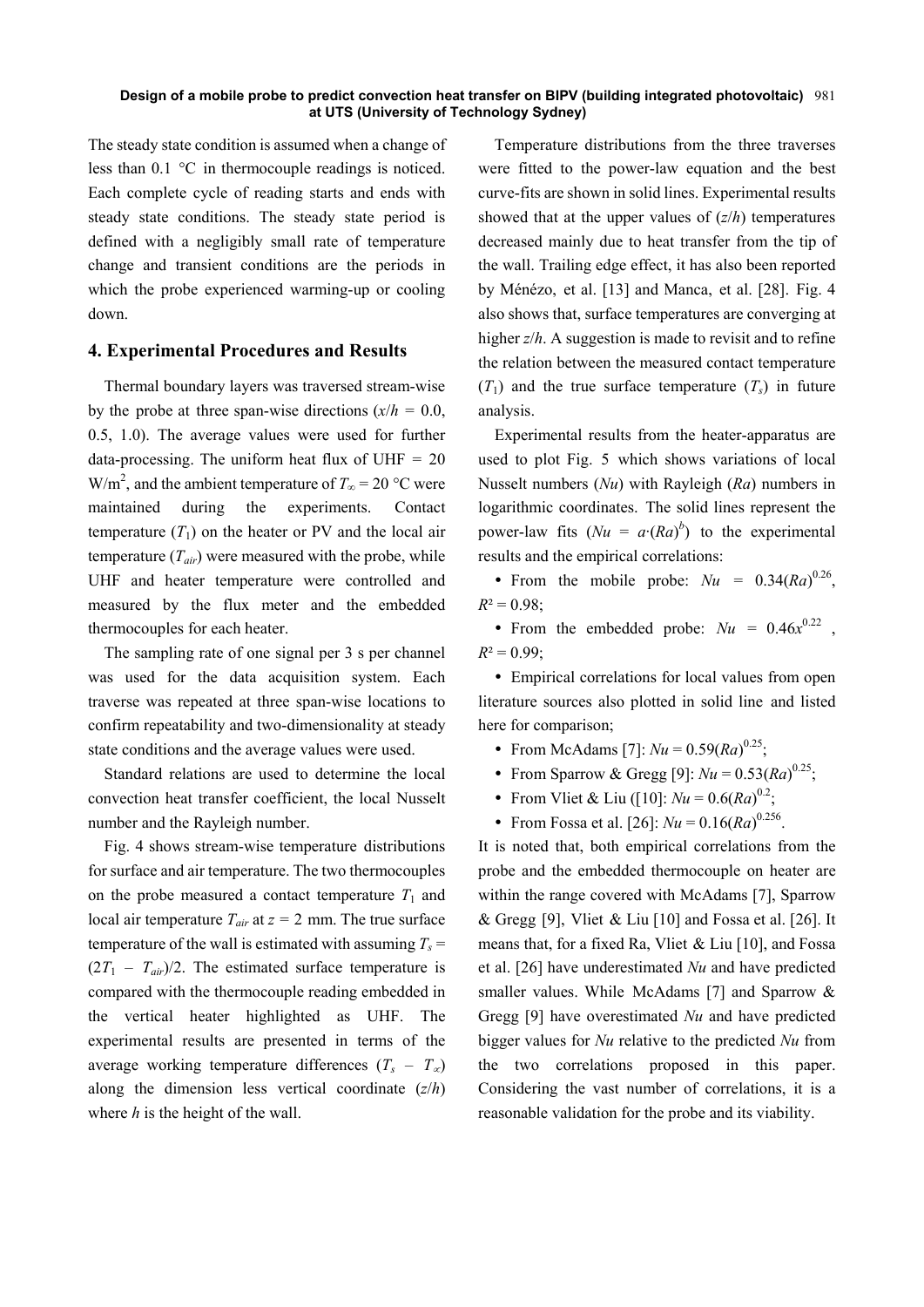**Design of a mobile probe to predict convection heat transfer on BIPV (building integrated photovoltaic)**  982 **at UTS (University of Technology Sydney)** 



**Fig. 4 Stream-wise temperature distributions on heater with UHF measured by mobile probe and the thermocouple embedded in the heater.** 



**Fig. 5 Variations of local Nusselt number (***Nu***) with Rayleigh number (***Ra***), for measurements made on the heater with the best fits to**  $Nu = a \cdot (Ra)^b$ **.** 

Experiments were also carried out on the PV with its front surface was exposed to solar radiation. The laminar thermal boundary layers on the back surface of the PV was traversed stream-wise at three span-wise positions (0.0, 0.5, 1.0) using the probe test data at steady state conditions were used for further processing. Fig. 6 shows the average values of the local Nusselt number versus Rayleigh number in logarithmic coordinates. The best power-law-fits are shown in solid lines:

$$
Nu = 0.385 (Ra)^{0.2531}
$$
,  $R^2 = 0.98$ .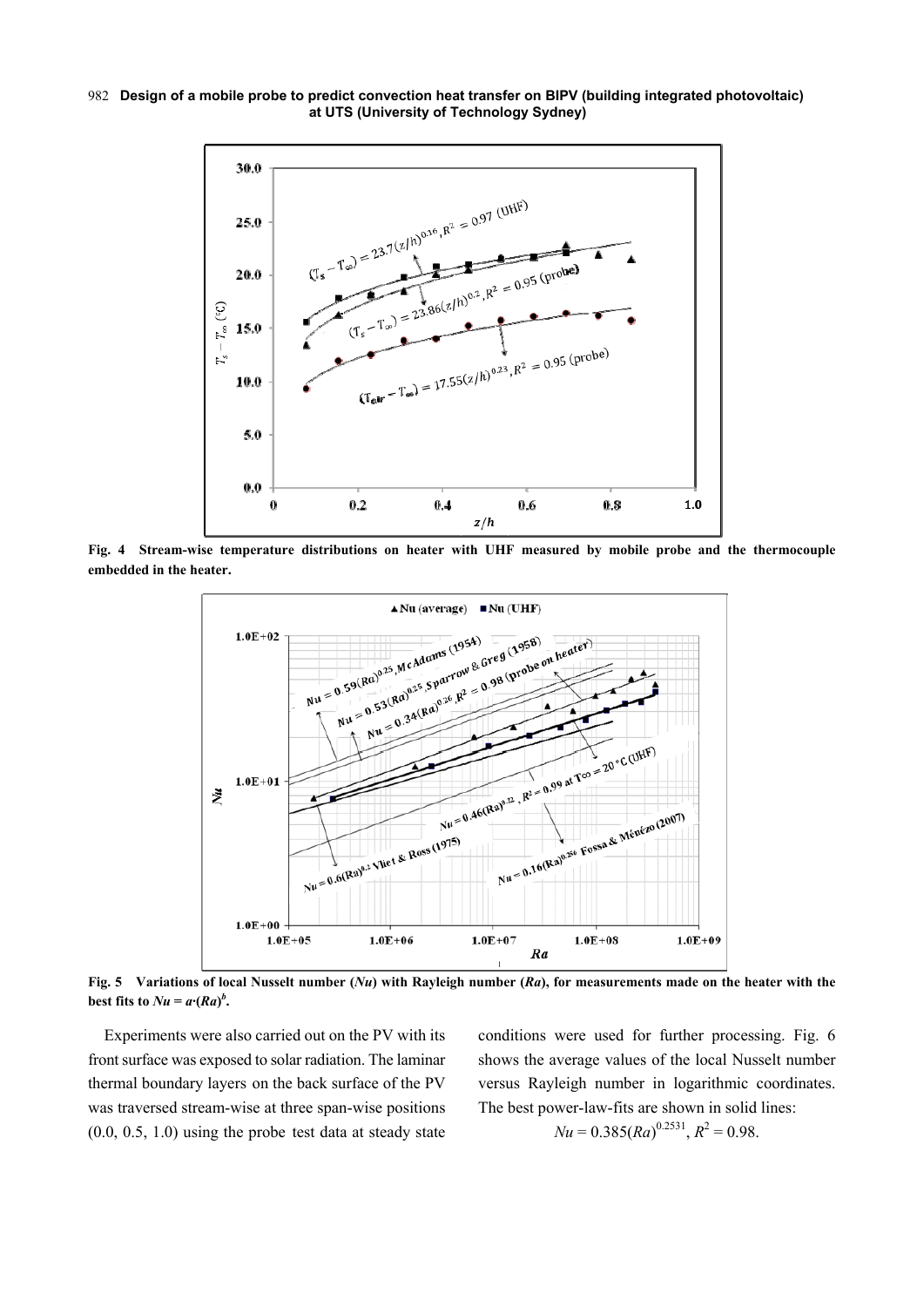**Design of a mobile probe to predict convection heat transfer on BIPV (building integrated photovoltaic)**  983 **at UTS (University of Technology Sydney)** 



**Fig. 6 Comparison of correlations: the average Nusselt number against Rayleigh number on a PV.** 

It is noticed that, the empirical correlations from the PV has also fallen between the correlations proposed by McAdams [7], Sparrow & Gregg [9], Vliet & Liu [10], and Fossa et al. [26]. The exponent in the power-law correlation is 0.2531 which is very close to 0.25 in the correlations recommended by McAdams [7], Sparrow & Gregg [9] and Fossa et al. [26], which may suggest a universal slop for all natural convections.

# **5. Concluding Comments**

The majority of current renewable research is focused on understanding and modeling of existing systems and development of design codes. However, multitasking and multiple applications of BIPV modules at a ever changing environment require real time evaluation and prediction of performance with accessing to local data. Empirical correlations need to be refined and updated as the environmental conditions change and a agile BIPV need to be designed to reshape itself as thermal parameters change.

The operational condition of a PV is unpredictable due to uncertainty in prediction of surface temperature, heat flux and electric-conversion-efficiency. Convection on PV modules is coupled with radiation and conduction. The steady-state condition in a PV is difficult to achieve as ambient conditions and solar radiation vary all the time. Temperature and heat flux on the PV are rarely predictable in the design or operational stage of BIPV. Published correlations with large discrepancies cannot be used to predict thermal performance of a PV. Published correlations are also found to be sensitive to the coupling of convection, to the test conditions, to the experimental apparatus used, to the ambient conditions, temperature and thermophysical properties. A flexible technique to refine the required correlation using the local test data is a necessity. We envision a design process for BIPV in which operational conditions are integrated continuously in design and performance of the system.

Thermal boundary layers formed on a flat vertical both heater and Photovoltaic were traversed the mobile probe designed at this project. Only Thermal boundary layers in the laminar range  $Ra \leq 1.1 \times 10^8$  were investigated. It was noted that, the probe overestimated surface temperature at the leading edge of the heater by less than 10%. The accuracy improved at closer to the trailing edge of the heater. The discrepancy is mainly attributed to the assumption made to evaluate surface temperature from the contact temperature, thus suggesting a refined assumption in future works.

Empirical correlations in the power-law format of  $Nu = a \cdot (Ra)^b$  have been curve-fitted to the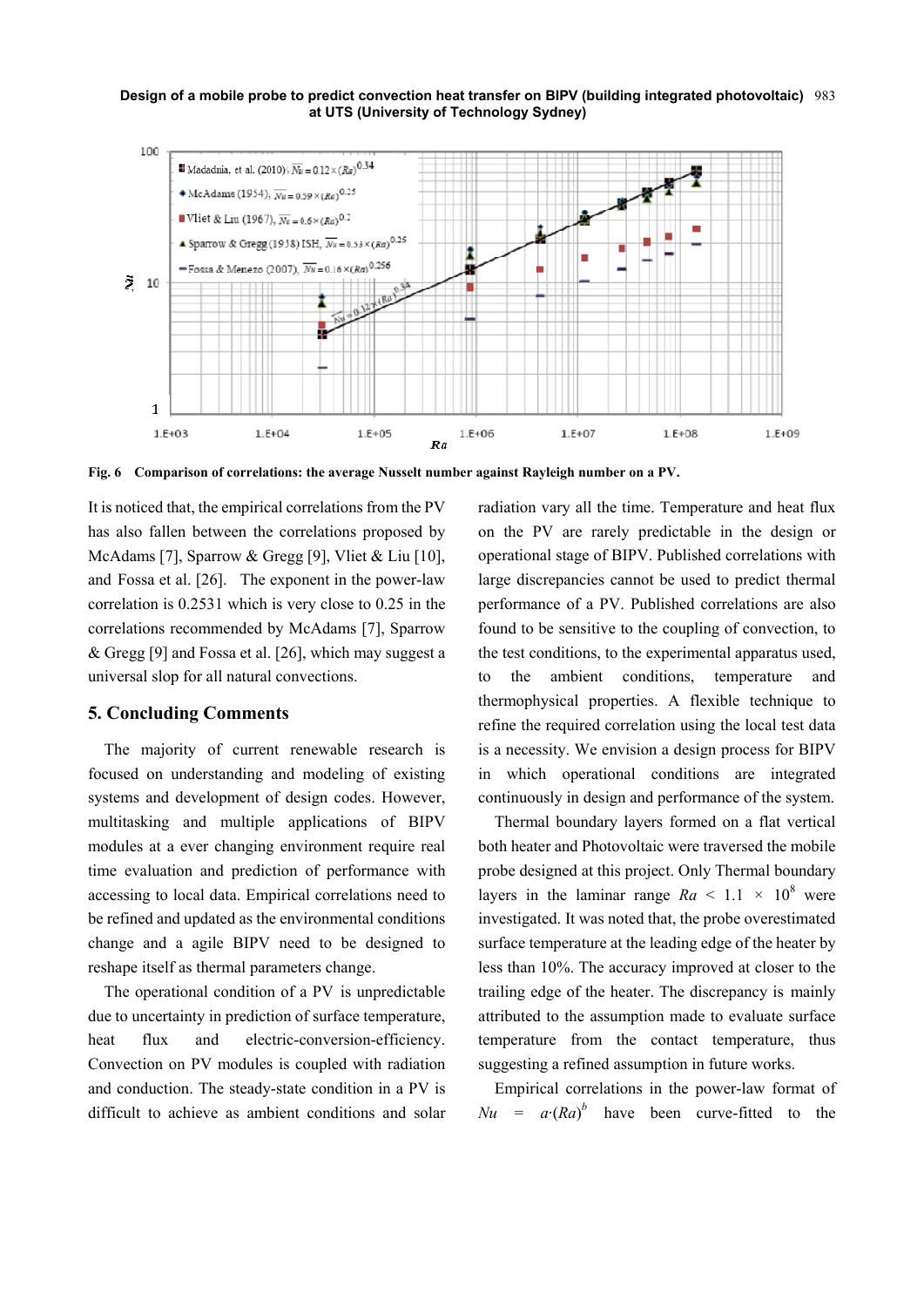## **Design of a mobile probe to predict convection heat transfer on BIPV (building integrated photovoltaic)**  984 **at UTS (University of Technology Sydney)**

experimental results satisfactorily. The prediction of convection heat transfer *Nu* from the correlations is in agreement with the corresponding correlations proposed in the open literature.

Only two test data from the probe are needed to determine the constant values of "*a*" and "*b*" and to develop a correlation from a wall. This simple technique is very practical in thermal design of BIPV modules.

Finally, it may be concluded that, this paper has proposed to update the convection heat transfer correlations using two local measurements of the probe. Universal correction in the power-law format is viable. An updated correlation then can predict thermal performance using two local test results. The work is in progress to further extend the correlation to predict the combined radiation and convection on all PV configurations, as required in the efficient design of BIPV systems.

## **Acknowledgments**

The authors wishes to express their gratitude to Dr. Homa Koosha, project students from Energy Conversion subject (49321) subject and Heat Transfer subject (48661) subject for their contribution in the project, and to colleagues in INSA (Institut National des Sciences Appliquées) for provision of experimental supports on the electrical heater apparatus.

## **References**

- [1] Madadnia, J., and Park, H. M. 2009. "Design of Compact BIPV Facades for the Buildings at the University of Technology Sydney (UTS)." Presented at the Heat Transfer Summer Conference HT2009, San Francisco, California USA.
- [2] Bloem, J. J. 2008. "Evaluation of a PV-Integrated Building Application in a Well-Controlled Outdoor Test Environment." *Building and Environment* 43 (2): 205-16.
- [3] Lenardic, D., and Hug, R. 2008. "Large Photovoltaic Power Plants: Average Growth by Almost 100 % since 2005." The Solarserver. Accessed September 9, 2015, http://www.solarserver.de/solarmagazin/solar-report\_010 8\_e.html.
- [4] Bejan, A. 1995. *Convection Heat Transfer.* New York:

Wiley.

- [5] Hirata, Y. Y., and Tani, T. 1995. "Output Variations of PV Modules with Environmental Factors-I." *Solar Energy* 55 (6): 463-8.
- [6] Saunders, O. S. 1939. "Natural Convection in Liquids." *Processing of the Royal Society of London* 172 (948): 51-71.
- [7] McAdams, W. H. 1954. *Heat Transmission.* New York: McGraw-Hill.
- [8] Sparrow, E. M., and Gregg, J. L. 1956. "Laminar Free Convection from a Vertical Plate with Uniform Surface Heat Flux." *Trans. ASME* 78 (2): 1-2.
- [9] Sparrow, E. M., and Gregg, J. L. 1958. "Similar Solutions for Free Correction from a Nonisothermal Vertical Plate." *J. Heat Transfer* 80: 379-86.
- [10] Vliet, G. C., and Liu, C. K. 1969. "An Experimental Study of Turbulent Natural Convection Boundary Layers." *J. Heat Transfer* 91 (4): 517-31.
- [11] Rohsenow, W. M., Hartnett, J. P., and Cho, Y. I. 1998. *Handbook of Heat Transfer.* New York: McGraw-Hill.
- [12] Olsson, C. O. 2004. "Prediction of Nusselt Number and Flow Rate of Buoyancy Driven Flow between Vertical Parallel Plates." *ASME J. Heat Transfer* 126 (1): 97-104.
- [13] Ménézo, C., Fossa, M., and Leonardi, E. 2007. "An Experimental Investigation of Free Cooling by Natural Convection of Vertical Surfaces for Building Integrated Photovoltaic (BIPV) Applications." In *Proceedings of the I Theta Conference*: 181-7.
- [14] Shateyi, S. 2008. "Thermal Radiation and Buoyancy Effects on Heat and Mass Transfer over a Semi-infinite Stretching Surface with Suction and Blowing." *Journal of Applied Mathematics* 2008 (2): 12.
- [15] Mamun, A. A., Chowdhury, Z. R., Azim, M. A., Maleque, M. A. 2008. "Conjugate Heat Transfer for a Vertical Flat Plate with Heat Generation Effect." *Nonlinear Analysis, Modelling and Control* 13 (2): 213-23.
- [16] Zoubir, A., Daverat, C., Xin, S., Giroux-Julien, S., Pabiou, H., and Ménézo, C. 2013. "Natural Convection in a Vertical Open-Ended Channel: Comparison between Experimental and Numerical." *Journal of Energy and Power Engineering* 7 (1): 1265-76.
- [17] Rodrigues, A. M., Canha da Piedade, A. A.; Lahellec, A., and Grandpeix, J. Y. 2000. "Modelling Natural Convection in a Heated Vertical Channel for Room Ventilation." *Building and Environment* 35 (5): 455-69.
- [18] Zondag, H. A. 2008. "Flat-Plate PV-Thermal Collectors and Systems: A Review." *Renewable and Sustainable Energy Reviews* 12 (4): 891-959.
- [19] Candanedo, L. M., Athienitis, A., and Park, K. 2011. "Convective Heat Transfer Coefficients in a Building-Integrated Photovoltaic/Thermal System." *Journal of Solar Energy Engineering* 133 (2):